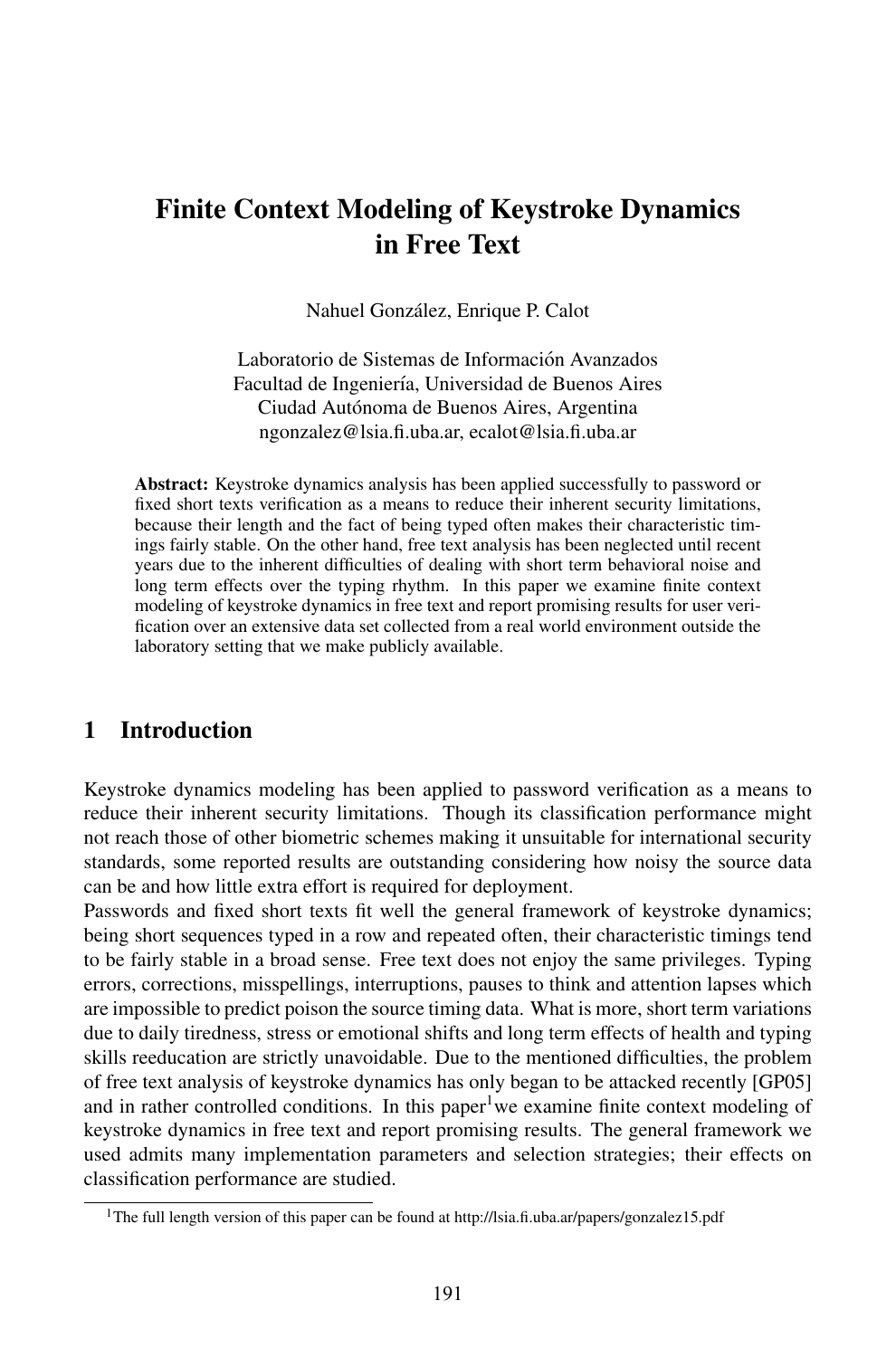## 2 Theoretical considerations and common techniques

The most commonly used characteristic parameters are hold time -latency between key press and release-, wait time -latency between key release and next key press- and flight time -latency between successive key press events-; to a lesser extent, average typing speed and probability of error or usage frequency of backspace and delete. Usually, timing between consecutive keys -called digraphs- are used but occasionally latencies of bigger groups are chosen [BGP02].

Verification of static passwords, usually in the range of eight to twenty characters long, starts by forming a characteristic vector containing the sequence of values for one or more of the aforementioned parameters, measured during the password entry. The characteristic vector is compared with a pattern vector which is the result of a training process where the same password is entered multiple times. The pattern vector generally contains information on the sample mean, variance and eventually the shape of the adjustment function for all the parameters measured at each keystroke of the password.

Almost every technique for classification and machine learning has been tried for the analysis of keystroke dynamics, ranging from simple metric spaces and k-NN to state of the art classifiers like SVM or random forests; artificial neural networks, fuzzy logic and genetic algorithms have been tried too, with results not as promising. Killourhy and Maxion's review [KM09] has become a classic; an updated one can be found at [KAK11].

Two simple metrics are generally used to grade the quality of biometric systems, including keystroke dynamics modeling: *false acceptance rate* and *false rejection rate*. When a single metric is required for comparison, the *equal error rate* is preferred. Different reporting methodologies in the literature have hindered the cross comparison of results, a problem which is worsened by the diversity of acquisition protocols, data set size, depth or time span, and implementation parameters like minimum required observations for training or classifier threshold. See [GEAHR11] for a detailed review and methodological critique of past studies. We emphasize the lack of public real world data for evaluation, as opposed to that captured in a laboratory setting that artificially diminishes expected variations in the typing rhythm.

Though some isolated attempts were made at tackling its problems, keystroke dynamics analysis of free text has been elusive until recent years [MMCA11]. An original distance metric [GP05] using the degree of disorder of a latencies vector for  $n$ -graphs has shown promising classification performance and high tolerance to variations in typing rhythms.

## 3 Finite context modeling

The motivation behind the usage of finite contexts for modeling keystroke dynamics is based on the fact that prediction by partial matching [CW84] is one the best performing schemes -and asymptotically optimal- for natural language compression. Given that continuous use of a terminal involves extended usage of natural or artificial languages, a similar approach can be expected to be suitable to predict characteristic parameters of keystroke dynamics.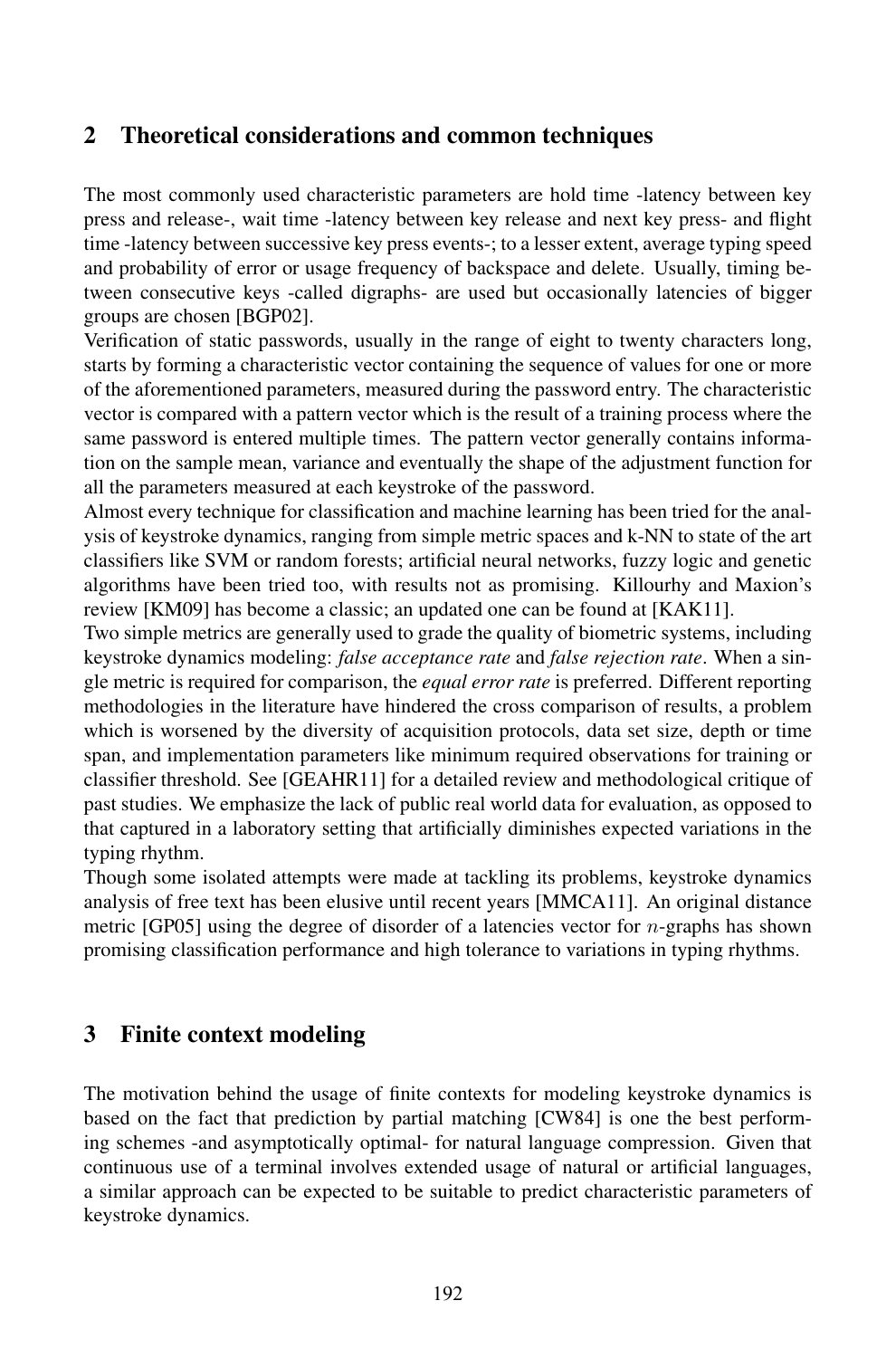#### 3.1 General modeling framework

A partition P is a sequence  $k_0...k_m$  of key identifiers, codified in a hardware and software independent way to avoid variations due to differences in regional configuration if the sessions are captured in different terminals; a session or input text  $T$  is a sequence of partitions and a training text is a sequence of sessions. The *n*-order finite context  $C_j^n$  of the j-th key  $k_j$ -called leading- in a partition P is the sequence  $k_{j-n}k_{j-n+1}...k_{j-2}k_{j-1}$ of n preceding key identifiers. For each characteristic parameter  $p$  -hold time, wait time, flight time, applied force or possibly others-, each context  $C$  that appears in the training set of a user u and its leading key k, a keystroke model  $M_u(p, C, k)$  is created. The set U of all models  $M_u$  is called the user model. The structure of specific keystroke models is open and implementation dependent, being able to provide to the classifier meaningful statistical information about the sampled distribution of timing data for the parameter, context and key. Actually we used models that provided sampled mean and standard deviation, as well as being able to detect outliers using tail probabilities without assuming an underlying normal distribution. However, testing a different set of classifiers or refining techniques might require additional capabilities from the models.

#### 3.2 Partitioning and filtering

As the full session content is not generally typed continuously but includes arbitrary pauses, it is split in partitions before being fed to the trainer or classifier with the purpose of restarting the contexts to zero length. A combined strategy was used to partition the text whenever the flight time exceeded a certain fixed threshold or three times the simple moving average for the previous flight times in the partition. Manual inspection showed the criteria matched partitions to humanly perceived pauses in typing; testing more complex strategies did not improve classification metrics. It was found that considering timing data of certain special keys -including modifiers (shift, ctrl, alt), navigation (arrows, page up, page down) and correctors (backspace and delete)- worsened the classifier's performance even though their consideration in the contexts of the next keystrokes improved it. Consequently, their timings but not the keystrokes themselves are removed from the characteristic vector of the session being classified together with the digraph delays of the next keystroke.

#### 3.3 Pattern vector reconstruction and classification

It can be assumed in general that not enough repetitions of the input text -free and thus unpredictable- will be found in the training set, if it can be found at all. Thus, to feed a pattern vector to the classifier so it can be compared with the characteristic timing vector of the input text, the former must be reconstructed from the keystroke models in  $U$ . For every keystroke  $k_i$  in the input text and every characteristic parameter  $p$ , one of the models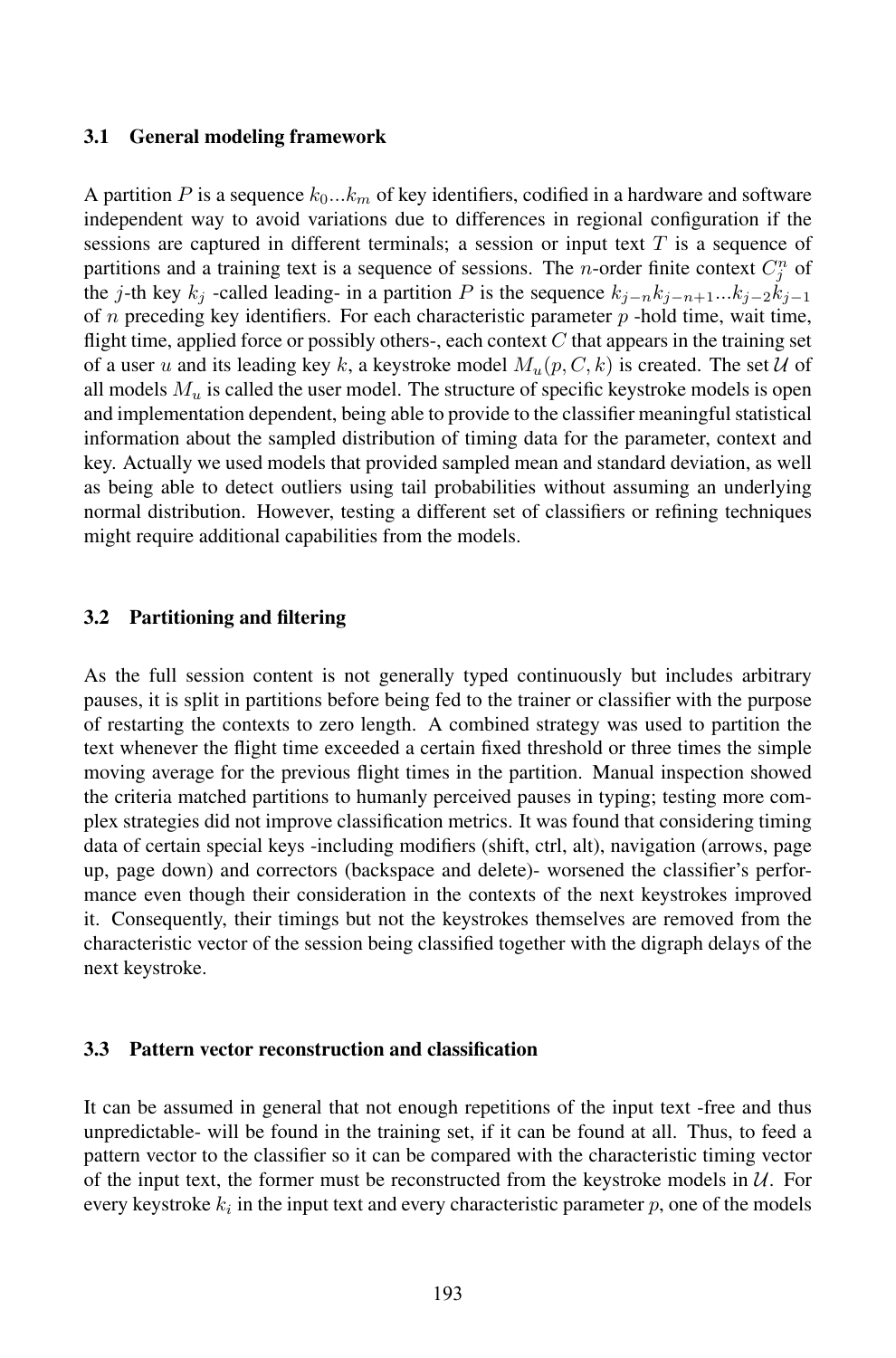$M_u(p, C, k_j)$  is chosen for C in  $C_j^0$  to  $C_j^j$ . The best strategy is not necessarily the obvious one of picking the longest available context; the order of the optimal predicting context can vary dynamically and, surprisingly, can be much shorter than expected. Also, not all the parameters  $p$  might be meaningful at all times and some can be excluded from the recreated pattern vector (i.e. the first key in every partition can only have an empty context and a single meaningful parameter, hold time). Using an expected vector pattern rebuilt from fragments of training texts does not introduce explicit constraints to classifiers like distance metrics and outlier counting. Unluckily, adapting state of the art classifiers like random forests or SVM to the task does not seem trivial. For this experiment we tested only the aforementioned; a clever scheme using the latter ones can probably improve over our results.

### 3.4 Experimental setup

The data set for the evaluation of the proposed method contains 17158 sessions from 146 users spanning a five months period; the sessions contain up to 10013 keystrokes and an average of 743 keystrokes. Intervals between typing sessions of a certain user can range from hours to days. Sessions were not collected in a special purpose or laboratory setting but were live recorded from daily work with written consent of those involved and their employers; thus, noise factors affecting typing cadences such as interruptions, attention lapses and short and long term emotional, mood or health variations of the individuals are not excluded. Different keyboards with different regional configurations were used, even by the same individuals. The collecting application whose original purpose was to create written reports of professional activities was modified to record keystroke timing; the content does not include personal data or activity trails of the participants. Users' positions are not computer related except for the mentioned purpose of report writing and their typing skills vary from mediocre to excellent, without single finger typists. For each session the timing of key down and key up events were recorded with a precision of 1 millisecond and the presumed user identity, previously authenticated with a passphrase, is included.

In order to encourage collaboration, independent verification of the presented results and further research of keystroke dynamics in realistic scenarios, we make the data set publicly available at the laboratory website and promise to update it as it grows. While most public data sets focus on repetitions of similar strings by the same or different users, we are not aware at the moment of writing this article of any other with this size consisting purely of extended free text without repetitions, except [MMCA11] which is about one third the size of ours but spans a longer period of twelve months.

### 4 Implementation and results

All users with at least 200 sessions were selected for evaluation while the rest were kept only as impostors; 18 users had enough sessions to be evaluated. For every legitimate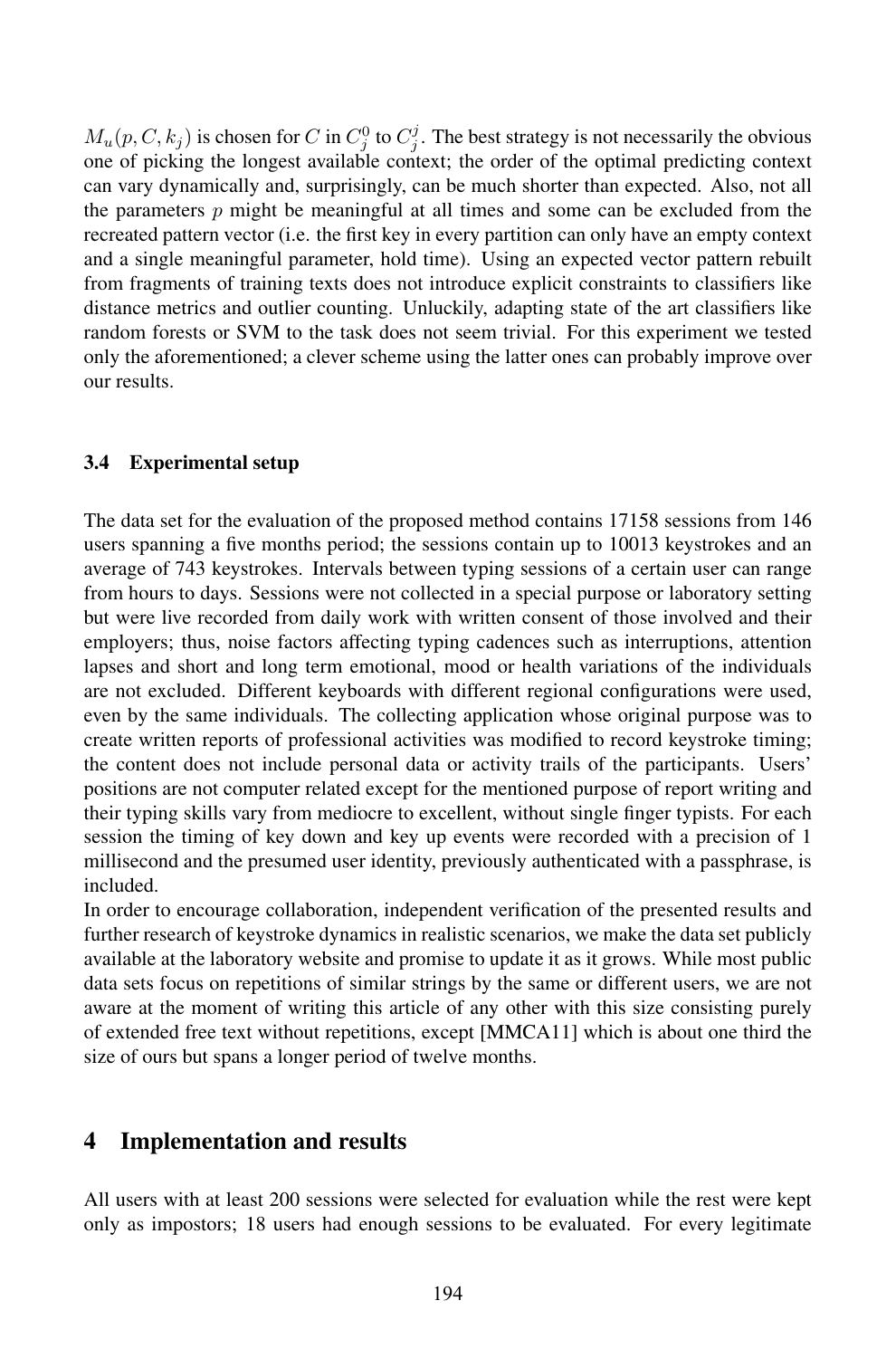

Figure 1: Detailed classifier performance. *Left*, left side of the ROC curve. *Right*, FAR and FRR versus tolerance. Best, worst and average user results for the best strategies combination.

user under evaluation, their first 150 sessions were used as the initial training set to build their keystroke dynamics profile; the remaining sessions where used as challenges, both legitimate and fake, in the same chronological order in which they were captured. After recording the classification result from a legitimate session, its content was used to update the user model

Due to computational power constraints, a maximum context order of 6 was used; in spite of this limitation, the optimum classification performance seems to be reached around an order of 4. Using less than 100 sessions for the initial training degrades the performance of the method rather fast so a reasonable margin of 150 was chosen; identically, a minimum of 50 legitimate evaluation sessions was used to avoid meaningless variations in the false rejection rate if just a few were misclassified. The observed parameters were hold time, wait time and flight time.

Following [Kil12] we do not consider a certain method to have an EER pointwise defined but randomly distributed; thus, results are reported as average EER together with their standard deviation, maximum and minimum values for the considered users. The best results, with an average EER of 7.56% -minimum of 3.49%, maximum of 13.58%- and a standard deviation of 3.58 were obtained with the combination of choosing the longest available context as model selection strategy, updating models with an exponential moving average, requiring only 10 observations before considering a model valid and estimating the best classifier after 100 evaluation sessions. A detailed plot of FAR and FRR versus tolerance (calculated as fraction of maximum allowed distance or outlier count percentage threshold before rejection) and ROC curves for the best, worst and average user results is shown in figure 1. The results for other combinations of strategies mentioned in this section are shown in table 1.

Three averaging strategies were tested to assess the impact on classification metrics of model updating in addition to a base case where models were not updated after initial training: averaging over all past observations, simple ( $n = 50$ ) and exponential ( $\alpha = 0.98$ ) moving averages. EERs by maximum context order are shown in figure 2. As expected, updating strategies beat the static base case and their performance improves with the importance given to recent observations, making the exponential moving average the best.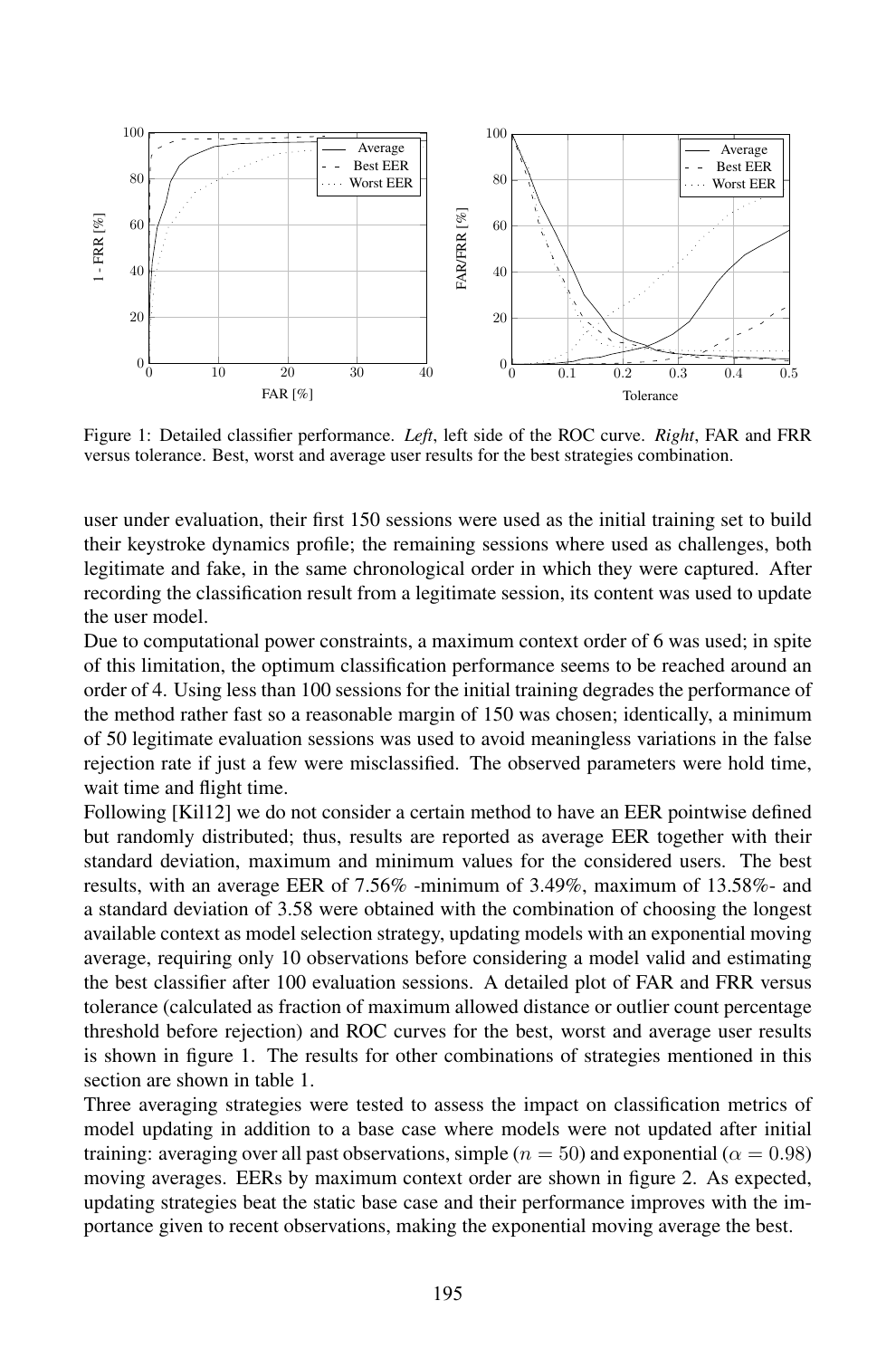

Figure 2: Comparison of model updating and averaging strategies.

Figure 3: Effect of minimum required model observations on EER for both update strategies.

The minimum required observations to consider a certain model valid is an implementation parameter with influence over the classification performance not only due to the assumed convergence speed of the models but also because of the early availability of higher order models in the classification process, and their updating speed. It is generally claimed that a minimum of 20 observations is required because of the normality assumptions of the underlying variables; however, figure 3 shows that as little as 10 observations are enough to reach optimum or almost optimum EER values with the context selection strategies evaluated next and that increasing their minimum number is slightly but steadily harmful.

A comparison of two context selection strategies shows that the simplest one, selecting for every key  $k_j$  the longest available context, outperforms for every order the strategy of choosing from  $C_j^0$  to  $C_j^{MAX}$  the one that gives the model with the smallest variance. As expected, the choice of classifier has a noticeable effect on performance. The average results by maximum context order are shown in figure 4 for euclidean distance, outlier count and Manhattan distance, which are named in ascending order of achievement; longest available context and 10 minimum required observations per model were used. It has been shown [Kil12] that the classifier which consistently gives best results is user dependent and not necessarily the one with the best average. Surprisingly, this phenomenon can be exploited with ease to improve classification metrics by splitting the evaluation set and using some sessions -ignoring their results not to bias the reports- for a second training phase that estimates which classifier will outperform the others for that user. We used 50 legitimate sessions and 50 impostor ones for that purpose; even though the best classifier for a certain user was not always chosen, selecting the classifier on a per user basis outperformed every single one on average.

Looking for predictors of classifier performance, it was found that the average of the sample standard deviation for all models is highly correlated to the first. In figure 5 the EER of each user for the best performing scheme is plotted against the predictor, together with a simple regression line. Different approaches like averaging only over the standard deviation of zero order models and over the mean hold time, flight time or both, also show some correlation but not as clearly meaningful as the initial approach.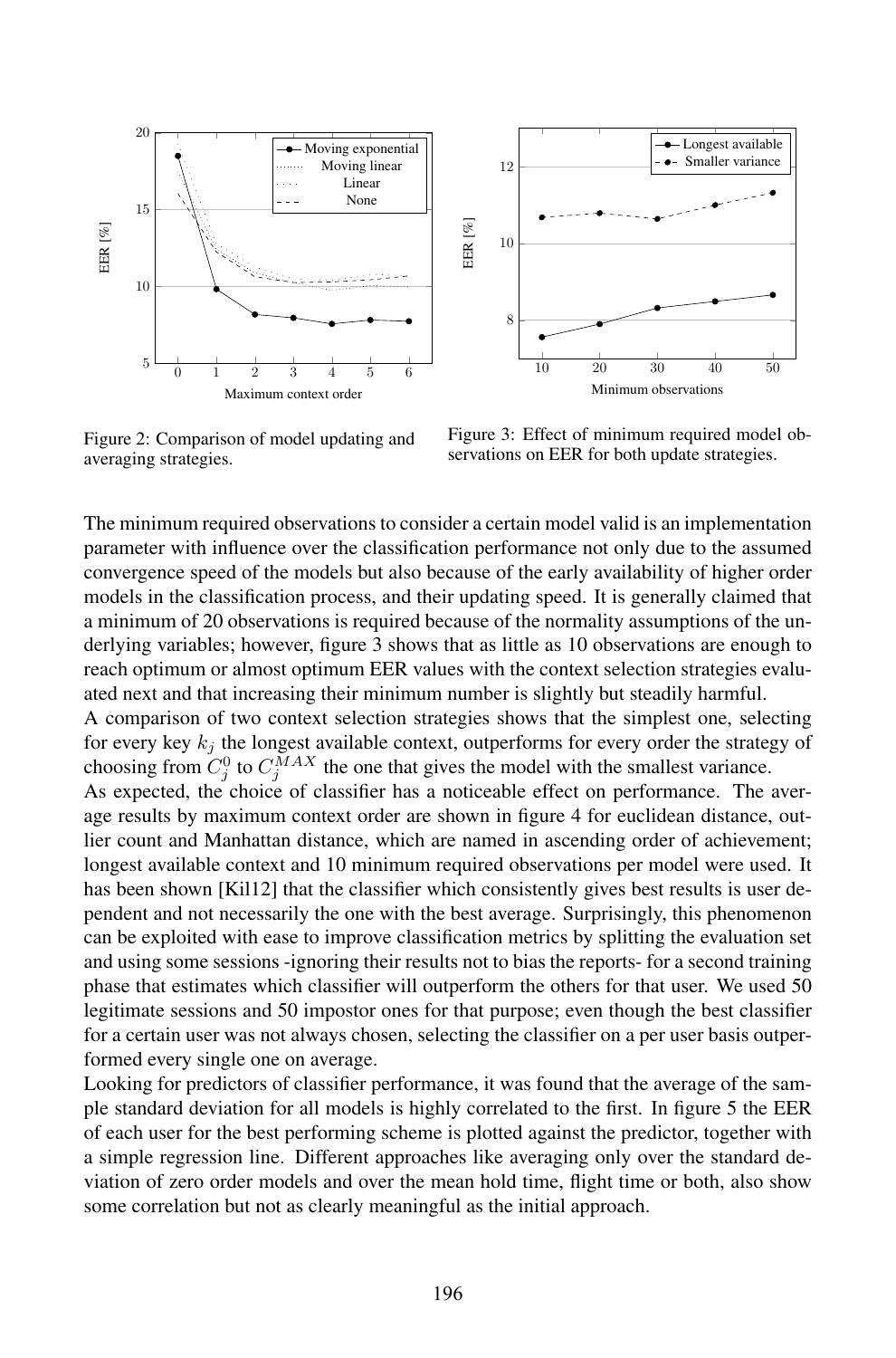

 $\frac{2}{50}$   $\frac{1}{60}$   $\frac{1}{70}$   $\frac{1}{80}$   $\frac{1}{90}$   $\frac{1}{100}$   $\frac{1}{110}$ 4 6 8 10 12 14 Standard deviation of flight time EER [%] User observations<br>9.05 ·  $10^{-2} \cdot x + 0.49$ 

Figure 4: Comparison of basic classifiers and estimated best on a per user basis.

Figure 5: Regression of flight time standard deviation as a predictor of classification performance.

| <b>Observations</b> | Order    | <b>Context</b> | <b>Classifier</b>     | <b>Average EER</b> | St. Dev. | Min   | <b>Max</b> |
|---------------------|----------|----------------|-----------------------|--------------------|----------|-------|------------|
| >10                 | $\leq 4$ | Longest        | <b>Estimated best</b> | 7.56%              | 3.58     | 3.49% | 13.58%     |
| >10                 | < 6      | Longest        | <b>Estimated best</b> | 7.73%              | 3.89     | 3.26% | 14.11%     |
| >10                 | < 6      | Longest        | Manhattan             | 8.63%              | 3.65     | 3.58% | 14.29%     |
| > 50                | < 6      | Longest        | <b>Estimated best</b> | 8.66%              | 4.79     | 2.93% | 16.17%     |
| >10                 | $\leq 6$ | Longest        | Outlier count         | $9.99\%$           | 6.25     | 3.26% | 23.76%     |
| >10                 | < 6      | Min. var.      | <b>Estimated best</b> | 10.64%             | 5.7      | 3.36% | 20.40%     |
| >10                 | < 6      | Longest        | Euclidean             | 15.31%             | 6.47     | 7.05% | 26.14%     |

Table 1: Ranking of results

The general framework presented in this article admits extensions that were not evaluated and some questions remain unanswered. Can a smarter parameter weighting scheme improve classification performance? Are there better context selection or weighting strategies than those tested? Obviously, state of the art classifiers can beat distance metrics, but how to adapt them to the current scheme is not evident. Particularly, the unexpected results of outlier counts, which surpass euclidean distance -an excellent ranker for static passwords-, points to the fact that specific features of a reduced set of keystrokes might be more important than average deviation from a trained pattern vector. Feature extraction has already proved useful for static passwords before [YC03] and could scale well for free text. Consideration of additional biometrics characteristics which can be successfully extracted from the data with more confidence than identity (i.e. handedness or special key usage patterns) could boost performance of classifiers like random forests.

Finally, as the average of the sample standard deviation for all models is highly correlated with performance, we think the main path to improve the latter is identifying the sources of noise and removing their correlation from the main data. Stress levels, at least, seem to drift key latencies predictably [VZS09]; decorrelating the short term variation might reduce classification errors.